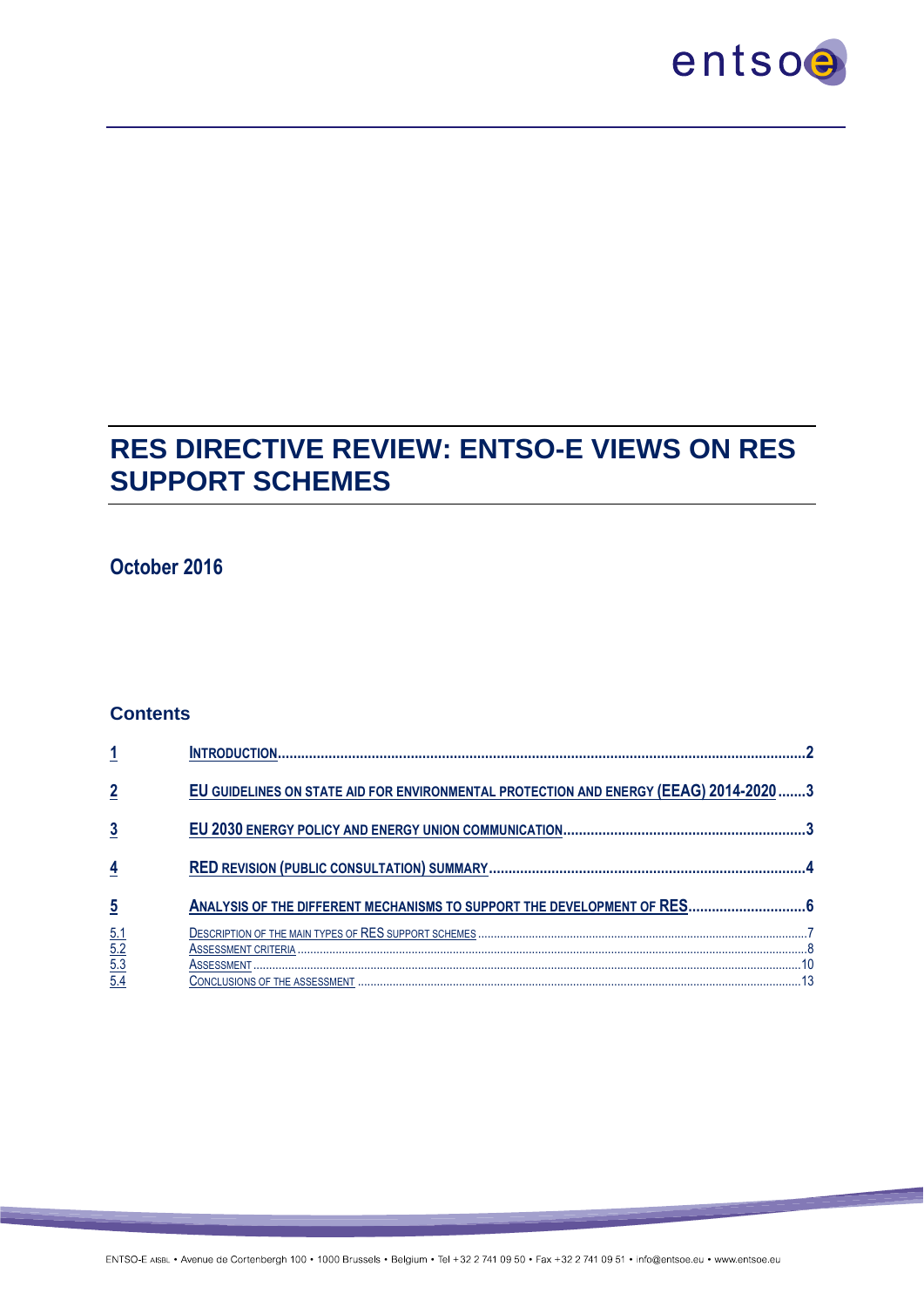

# <span id="page-1-0"></span>**1. Introduction**

In view of the Renewable Energy Directive (2009/28/EC) recast, ENTSO-E has reviewed the main types of current European renewables support schemes and provides with this paper recommendations on how RES development should be further incentivised to reach the EU's 27% target for 2030. The 2030 target is binding at the EU level, but does not impose binding targets upon Member States. Member States can thus set their own (more ambitious) guided by the need to collectively deliver the 27% EU target, in line with the state aid guidelines, as well as taking into account their degree of integration in the internal energy market.

**Present Future Strategic targets Legislation Supporting documents** 2020 climate and energy package in the second second second second second second second second second second second second second second second second second second second second second second second second second second second second second seco Energy Union 2030 framework for climate and energy policy Road map for moving to low carbon economy in  $\overline{a}$ RES Directive (2009/28/EC) Guidelines on state aid for environmental protection and energy 2014- 2020 **National** action plans EC guidance for the design of RES support schemes Progress reports Possible field of influence New RES directive (in force in 2020)

The relevant legal and policy environment is described in Table 1 as follows.

Table 1—Relevant legal environment

The EU's efforts are set in the context of the historical Paris COP21 agreement to keep the global temperature rise during this century well below 2°C compared to pre-industrial levels and to strengthen the ability of countries to deal with the impacts of climate change. Equally relevant in this context is *Europe 2020*, the EU's growth strategy.

The Europe 2020 strategy focuses on creating the conditions for smart, sustainable and inclusive growth. To that end, several headline targets have been set, including targets for climate change and energy sustainability: (i) a 20% reduction in Union greenhouse gas emissions compared to 1990 levels; (ii) raising the share of Union energy consumption produced from renewable resources to 20%; and (iii) a 20% improvement in the EU's energy efficiency compared to 1990 levels. The first two of these nationally binding targets were implemented by 'The climate and energy package'.

The first part of this paper recaps the "EU guidelines on state aid for environmental protection and energy (EEAG) 2014-2020" and the "EU 2030 Energy Policy and Energy Union" communication including 15 concrete actions expected to be taken by the European Commission. The EEAG should be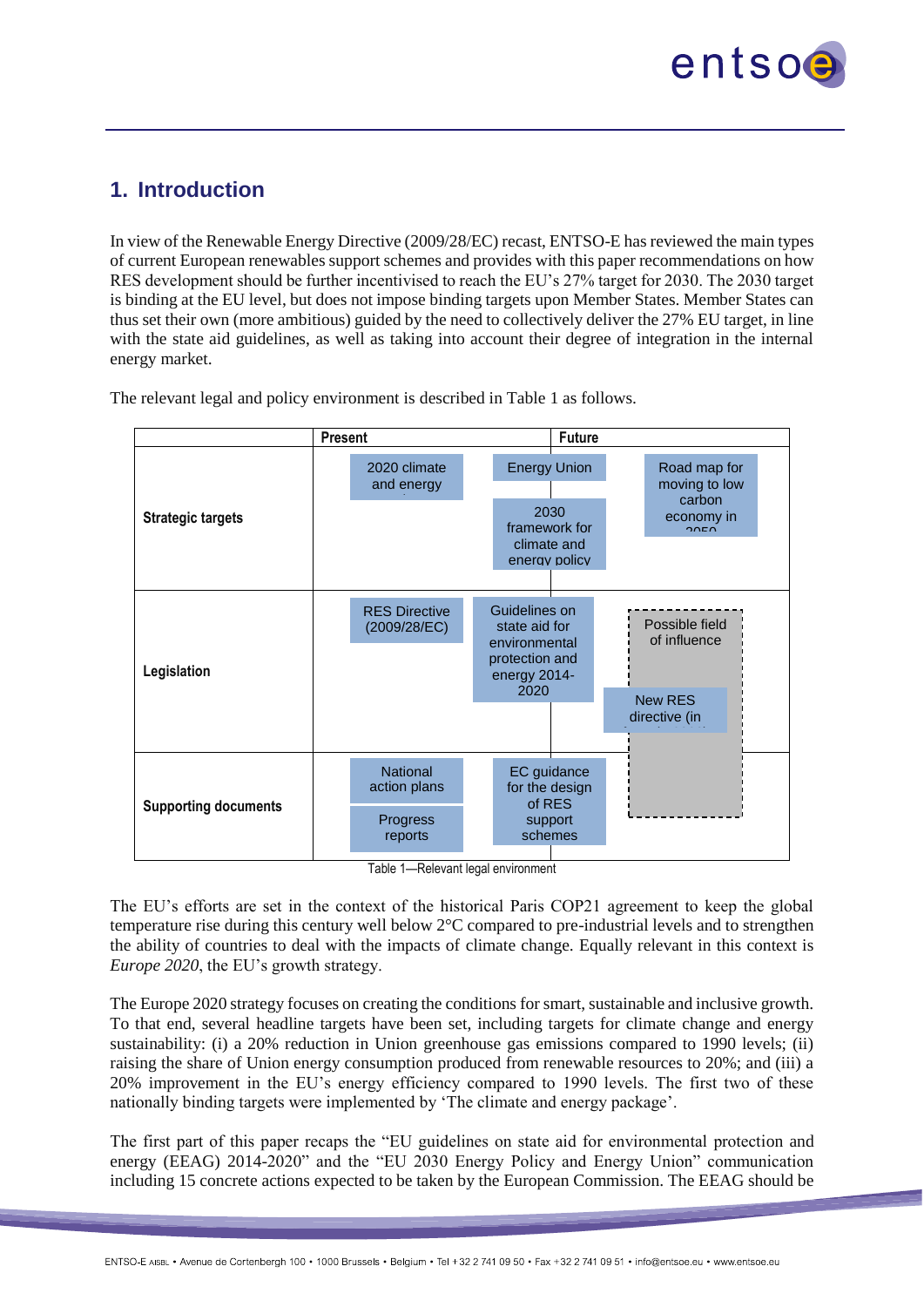

the basis for future RES support schemes, while the Energy Union Strategy is setting the policy framework.

# <span id="page-2-0"></span>**2. EU guidelines on state aid for environmental protection and energy (EEAG) 2014-2020**

Market instruments should normally ensure that subsidies are reduced to a minimum in view of their complete phase-out. However, given the different stages of technological development of renewable energy technologies, the guidelines allow technology specific tenders to be carried out by Member States, on the basis of the longer-term potential of a given new and innovative technology, the need to achieve diversification; network constraints and grid stability and system (integration) costs.

To allow Member States to achieve their targets in line with the EU 2020 objectives, the commission presumes the appropriateness of aid and the limited distortive effects of the aid, provided all other conditions are met.

Aid to electricity from renewable energy sources should in principle contribute to integrate renewable electricity in the market. The commission will authorise aid schemes for a maximum period of 10 years. If maintained, such measures should be re-notified after such period.

The following cumulative conditions apply **from 1 January 2016** to all **new aid schemes** and measures: (a) aid is granted as a **premium in addition to the market price** (premium) whereby the generators sell their electricity directly in the market;

(b) beneficiaries are subject to **standard balancing responsibilities**, unless no liquid intra-day markets exist; and

(c) measures are put in place to ensure that **generators have no incentive to generate electricity under negative prices.**

# <span id="page-2-1"></span>**3. EU 2030 Energy Policy and Energy Union Communication**

Presently, the European Union has energy rules set at the European level, but in practice, it has 28 national regulatory frameworks. An integrated energy market is needed to create more competition, lead to greater market efficiency through better use of energy generation facilities across the EU and produce affordable prices for consumers.

The retail market needs to be improved. Many household consumers have too little choice of energy suppliers and too little control over their energy costs. An unacceptably high percentage of European households cannot afford to pay their energy bills.

The goal of a resilient Energy Union with an ambitious climate policy at its core is to give EU consumers—households and businesses—secure, sustainable, competitive and affordable energy. Achieving this goal will require a fundamental transformation of Europe's energy system.

On 25 February 2015, the Commission adopted "A Framework Strategy for a Resilient Energy Union with a Forward-looking Climate Change Policy". The RES and market-related identified action points are as follows.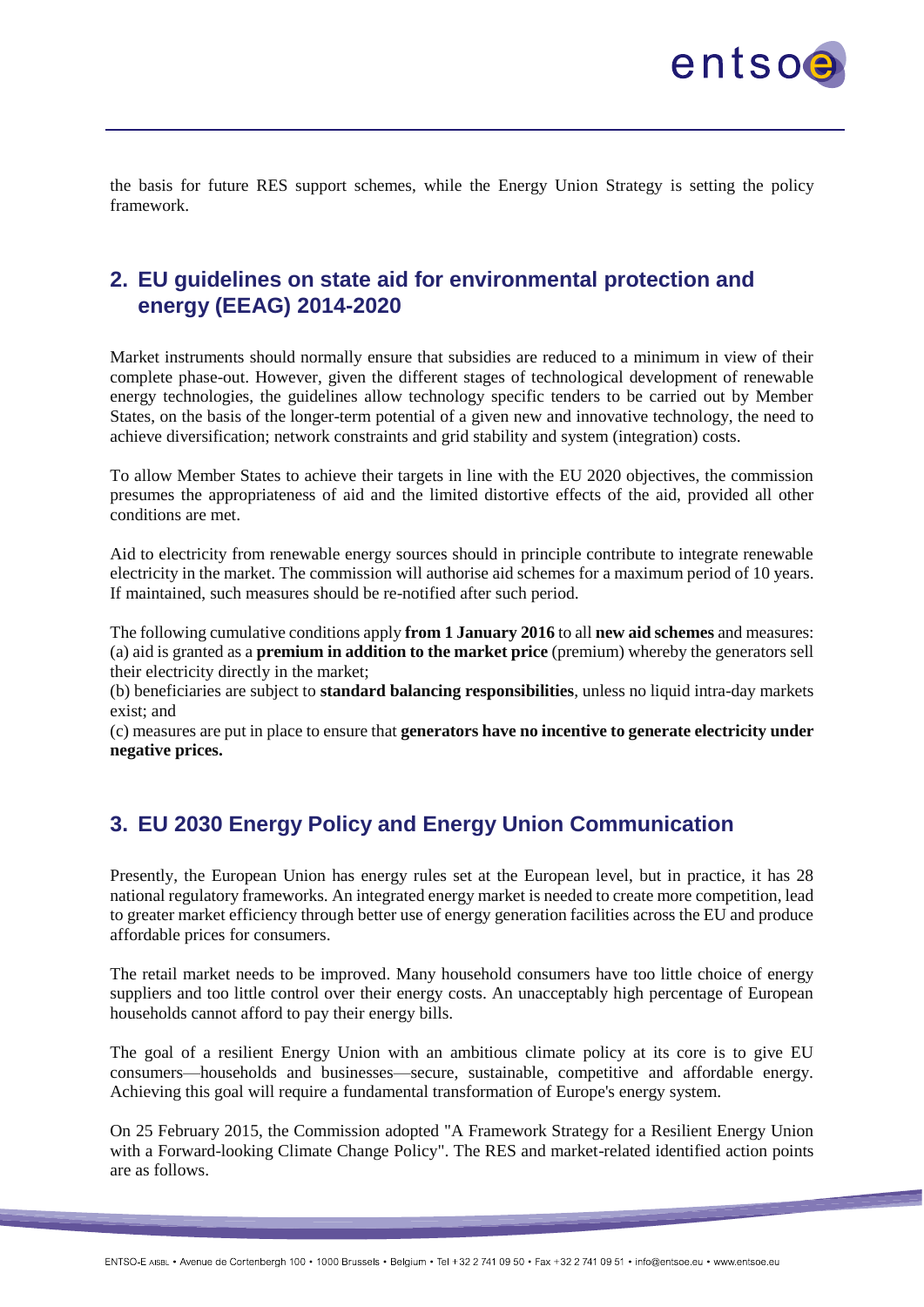

- 1. Full implementation and strict enforcement of existing energy and related legislation are the first priorities to establish the Energy Union.
- 2. The right infrastructure is a precondition for completing the energy market, integrating renewables and security of supply.
- 3. Creating a seamless internal energy market that benefits citizens, ensuring security of supply, integrating renewables in the market and remedying the currently uncoordinated development of capacity mechanisms by which Member States call for a review of the current market design.
- 4. The regulatory framework set up by the Third Internal Energy Market Package has to be further developed to deliver a seamless internal energy market to citizens and companies.
- 5. Regional approaches to market integration are an important part of the move towards a fully integrated EU-wide energy market.
- 6. Greater transparency on energy costs and prices and the level of public support will enhance market integration and identify actions that distort the internal market.
- 7. The EU has set itself the target of reaching at least 27% energy savings by 2030.
- 8. The EU has agreed the target of at least 27% at EU level for renewable energy by 2030.
- 9. The EU needs to develop a forward-looking, energy and climate-related R&I strategy to maintain European technological leadership and expand export opportunities.
- 10. The EU will use all external policy instruments to ensure that a strong, united EU engages constructively with its partners and speaks with one voice on energy and climate.

# <span id="page-3-0"></span>**4. The need to review the Renewable Energy Directive**

 $\overline{a}$ 

As part of the Commission's better regulation agenda, the current Renewable Energy Directive<sup>1</sup> (RED) was included in the Commission's 2013 REFIT programme, and a comprehensive evaluation study of the RED was carried out in 2014 to assess its effectiveness, efficiency, relevance, coherence and EUadded value and to obtain stakeholders' views on the impacts and benefits of the directive<sup>2</sup>. The main findings were included in the 2015 Renewable Energy Progress Report<sup>3</sup>. This public consultation builds on the REFIT evaluation and aims at obtaining additional information on impacts and benefits of RED.

The core objectives of the EU Energy Union Framework Strategy<sup>4</sup> are to develop a long-term, secure, sustainable and competitive energy system in the EU. Europe should also be a leader in renewable energy. To achieve this, it is important to continue to increase the share of renewable energy sources in

<sup>&</sup>lt;sup>1</sup> Directive 2009/28/EC of the European Parliament and of the Council of 23 April 2009 on the promotion of the use of energy from renewable sources and amending and subsequently repealing directives 2001/77/EC and 2003/30/EC. <sup>2</sup> REFIT Evaluation of the Renewable Energy Directive (CE DELFT, 2014), available on:

https://ec.europa.eu/energy/sites/ener/files/documents/CE\_Delft\_3D59\_Mid\_term\_evaluation\_of\_The\_RED\_DEF.PD

F.<br><sup>3</sup> COM (2015) 293, available at: https://ec.europa.eu/energy/en/topics/renewable-energy/progress-reports.

<sup>4</sup> Commission Communication: A Framework Strategy for a Resilient Energy Union with a Forward-looking Climate Change Policy (COM/2015/080 final) of 25 February 2015.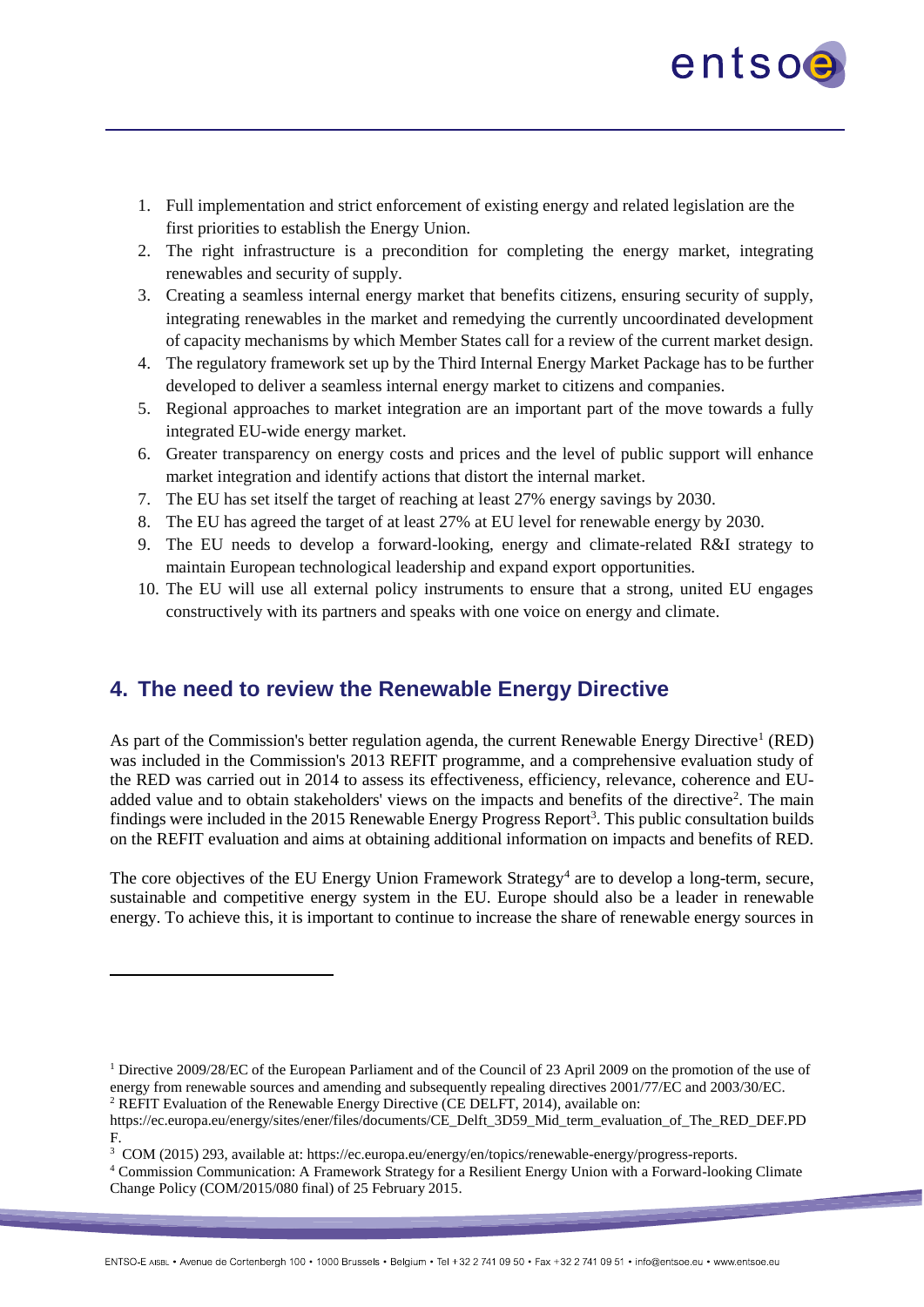

the EU<sup>5</sup>. RED ensures that all Member States will contribute to reaching 20% renewables at EU level by 2020. In October 2014, the European Council agreed that at least 27% share of renewables by 2030 would reflect a cost-optimal way of building a secure, sustainable and competitive energy system (alongside a domestic GHG emissions reduction target of at least 40% and the energy efficiency target of at least 27%, which is to be reviewed by 2020, having in mind an EU level of 30%).

Because the current legislation will not be sufficient for this purpose<sup>6</sup>, there is a need to modify the legislative framework to ensure a timely and cost effective achievement of the EU level binding target on renewables by 2030. A combination of different factors will need to be addressed.

- General approach: The existing policy framework does not address uncertainties with regard to national policies, governance and regional cooperation to ensure a timely and cost effective target achievement for the period after 2020.
- **Empowering consumers:** Lack of consumer empowerment and incomplete information on renewable energy solutions can hinder cost-optimal deployment of renewable energy at city and community level.
- **Decarbonising the heating and cooling sector:** In the heating and cooling sector, which represents almost half of the EU energy consumption, the current regulatory environment combined with a lack of information does not incentivise cost-optimal deployment of renewables in heating, cooling and hot water use. The sector remains dominated by fossil fuels and therefore dependent on imports.
- Adapting the market design and removing barriers: The current regulatory environment does not properly reflect externalities of energy production in market prices, including environmental, social, innovation and economic externalities. Together with persistent and distortive fossil fuel subsidies<sup>7</sup>, this leads to high capital costs that hinder cost-optimal renewable energy deployment. In addition, a lack of market integration, infrastructure (storage, interconnections) and smart solutions, including demand-response, also hinder cost-optimal deployment of renewable energy. Finally, complex administrative procedures for renewable energy deployment at national and local levels have not yet been eliminated. This covers, inter alia, permitting and grid connection procedures<sup>8</sup>.

**Enhancing renewable energy use in the transport sector:** A policy fostering the use of sustainable alternative renewable fuels would contribute to decarbonising the transport sector and reducing risks related to its fossil fuel dependency and could eliminate current market distortions and fragmentations observed in particular in the internal market for biofuels. Despite the progress made in developing alternative renewable fuels such as advanced biofuels and renewable fuels of

<sup>7</sup> Estimated by IMF to be 330 Billion Euro in 2015, source:

<sup>&</sup>lt;sup>5</sup> As highlighted in the 2030 climate and energy framework (COM(2014) 15 final).

<sup>&</sup>lt;sup>6</sup> As highlighted in the baseline scenario of the 2030 climate and energy framework (COM(2014) 15 final).

http://www.imf.org/external/pubs/ft/survey/so/2015/new070215a.htm.

<sup>&</sup>lt;sup>8</sup> Without prejudice to international and Union law, including provisions to protect environment and human health.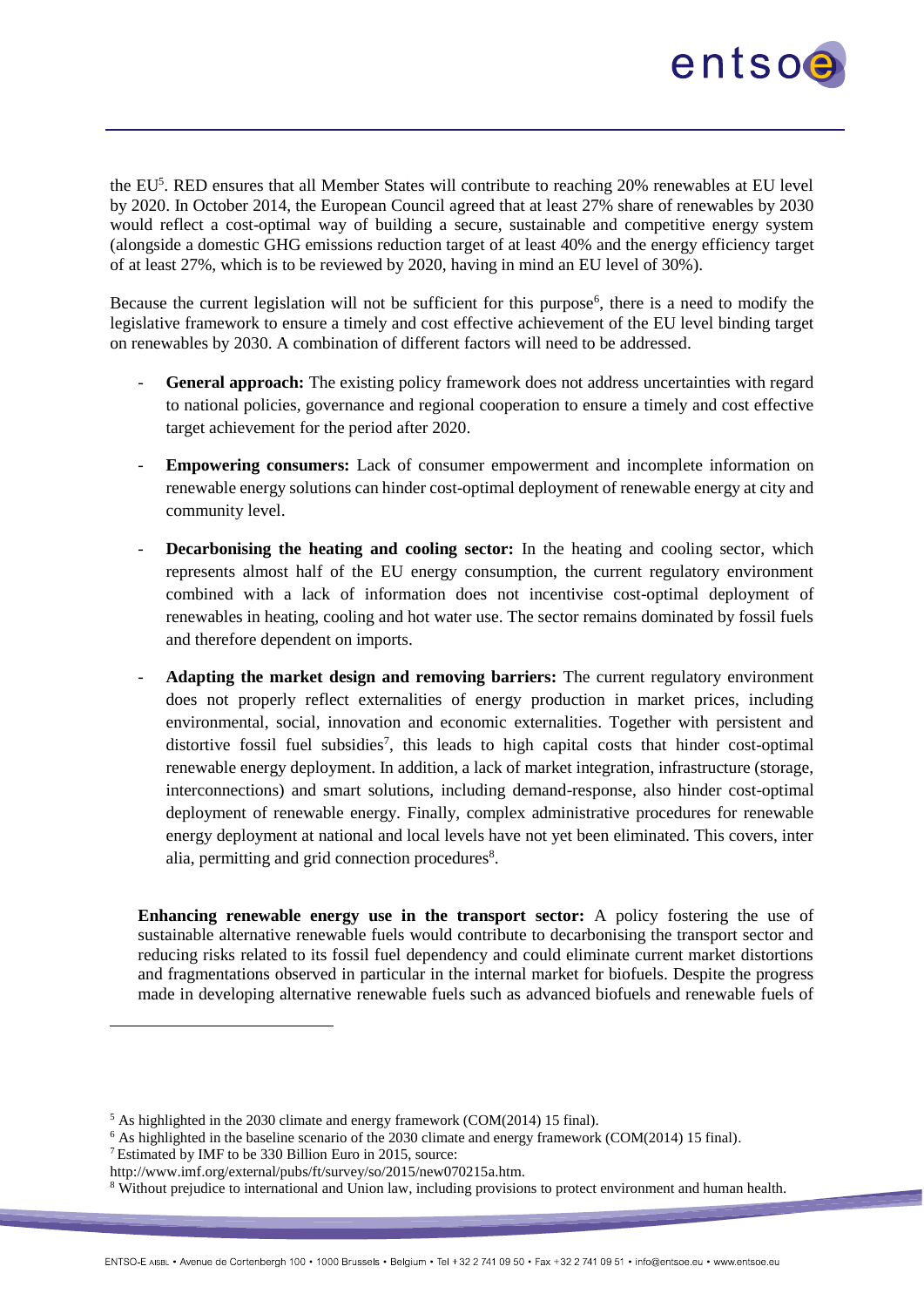

non-organic origin, commercial deployment of such products in the EU is lagging behind. The main reason is the perceived uncertainty about the policy framework after 2020. Only a few Member States have adopted dedicated support measures for advanced biofuels, while most have focused on more traditional biofuels. The potential for electric transport using renewable electricity deployment is still untapped due to high technology costs of deployment and lack of necessary infrastructure.

- **Review of the regional scope of RES support schemes:** A more coordinated approach across Europe for RES support schemes would improve the economic efficiency of the energy transition in Europe by optimizing the development of RES based on states' endowment. This advocates harmonising the type and level of support—at least at the regional level—to achieve the 2030 targets more cost effectively, while raising significant political and economic challenges.
	- o **Economic challenges.** Beyond the mere question of resources, if support schemes are to be harmonised, they should be designed to achieve (i) coherence between development of the grid (interconnections in particular) and RES units and (ii) efficient geographic distribution of RES to use the benefits of complementarities between regions (particularly for wind). A proper level of exposure to the wholesale market price is the obvious way to solve both these issues.
	- o **Political challenges.** RES regionalisation appears to have many advantages. However, cognizance needs be made of Member States' subsidiarity on fiscal matters as well as natural geographic factors that may make some locations more advantageous for certain technologies.
- Fully harmonised support schemes also mean significant transfers of money between Member States since consumers or taxpayers from poorly endowed countries pay for RES production in countries where the resource is more abundant (possibly also creating jobs and providing cheaper electricity in these countries). Additional fiscal questions (depending on how the RES funds are raised) and, in any case, the redistributive effects of such a harmonisation will have to be dealt with by participating Member States.

# <span id="page-5-0"></span>**5. Analysis of the different mechanisms to support the development of RES**

To support the deployment of renewable energy in Member States, the EC has sanctioned state-aid for European governments to adopt financial support measures for the industry. Directive 2009/28/EC allows different schemes of support for RES at a national level.

While ENTSO-E does not want to prescribe a preference for a specific support scheme, support mechanisms do impact the electric system because they influence the operation of RES and hence have implications on system security. Furthermore, they are a main driver for new RES investments and hence have implications on network planning and development.

In addition to financial support measures promoted by the EU, RES generators also benefit from a range of non-financial support mechanisms. **The most important non-financial supports include priority or guaranteed access and priority dispatch for RES.** These measures impact the system in different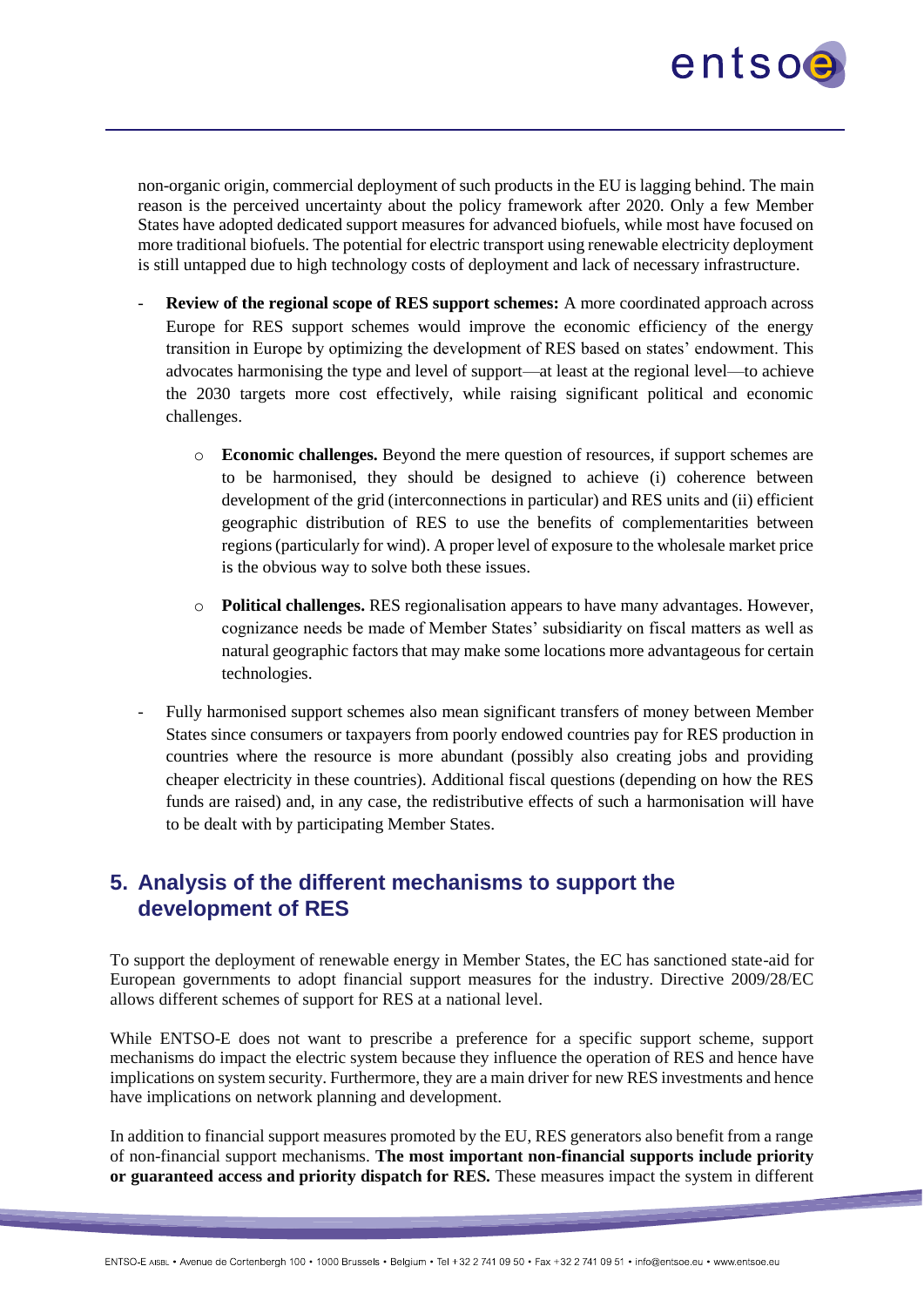

ways: Providing for priority or guaranteed access for RES generation impacts network development and influences grid construction costs. Ensuring RES generators are given priority dispatch has a significant impact on the operation of the electric system because it changes the way units are dispatched. In particular, due to the technical challenges of operating a power system with increasing variable RES penetration, the efficiency of employing priority dispatch should be reconsidered.

The use of different support schemes and various levels of support throughout Europe can have a direct impact on European power system operations and planning. One consequence is national clustering of RES. Countries with high support attract in general more investments than countries with low support. Because the support mechanism and the level of support are important decision criteria for the location of new RES investments, they also influence grid planning and development. A second consequence of support measures is that high penetration of RES influences spot market prices. Different amounts of RES in different countries provide incentives for increased cross-border trading.

Support mechanisms have an important role in deploying increasing amounts of renewable generation around Europe. From an operational point of view, we favour support mechanisms that incentivise RES producers to adjust their output according to the needs of the system, making it easier to accommodate more RES power in that system and ultimately making higher levels of RES penetration achievable. However, any such support mechanism may require provisions to deal with the higher investment risk that RES investors are exposed to.

### <span id="page-6-0"></span>**5.1. Description of the main types of RES support schemes**

The main financial<sup>9</sup> support mechanisms available in member states throughout the EU include:

- **Feed-in tariffs (FIT)**: A contract between RES producers and authorized buyers allows the former to sell the electricity they actually produce at a predetermined price to the latter. This kind of contract usually lasts a number of years coherent with the economic lifespan of the generation assets (15-25 years). In many countries, FIT do not include balancing responsibilities. At the same time, in some other countries (e.g., Finland), FIT tariffs are called "feed-in-premium support" and do include balancing responsibilities.
- **Feed in premiums (FIP)**: RES producers sell their (expected production) in the wholesale market and are subjected to balancing responsibilities. In addition to this source of revenue, they receive an amount of money, usually for each MWh they actually produce, over a period usually coherent with the lifespan of their assets. This money can be predetermined and fixed for the whole contract duration (*ex ante* premium) or adjusted periodically (*ex post* premium). The premium can be either fixed (i.e., independent of market prices) or variable (i.e., depending on the evolution of market prices, like for Contract for Differences) and complemented with caps or floors.

<sup>9</sup> Non-financial support mechanisms include priority dispatch, guaranteed access to the grid, priority connection, exemption from balance responsibility, etc.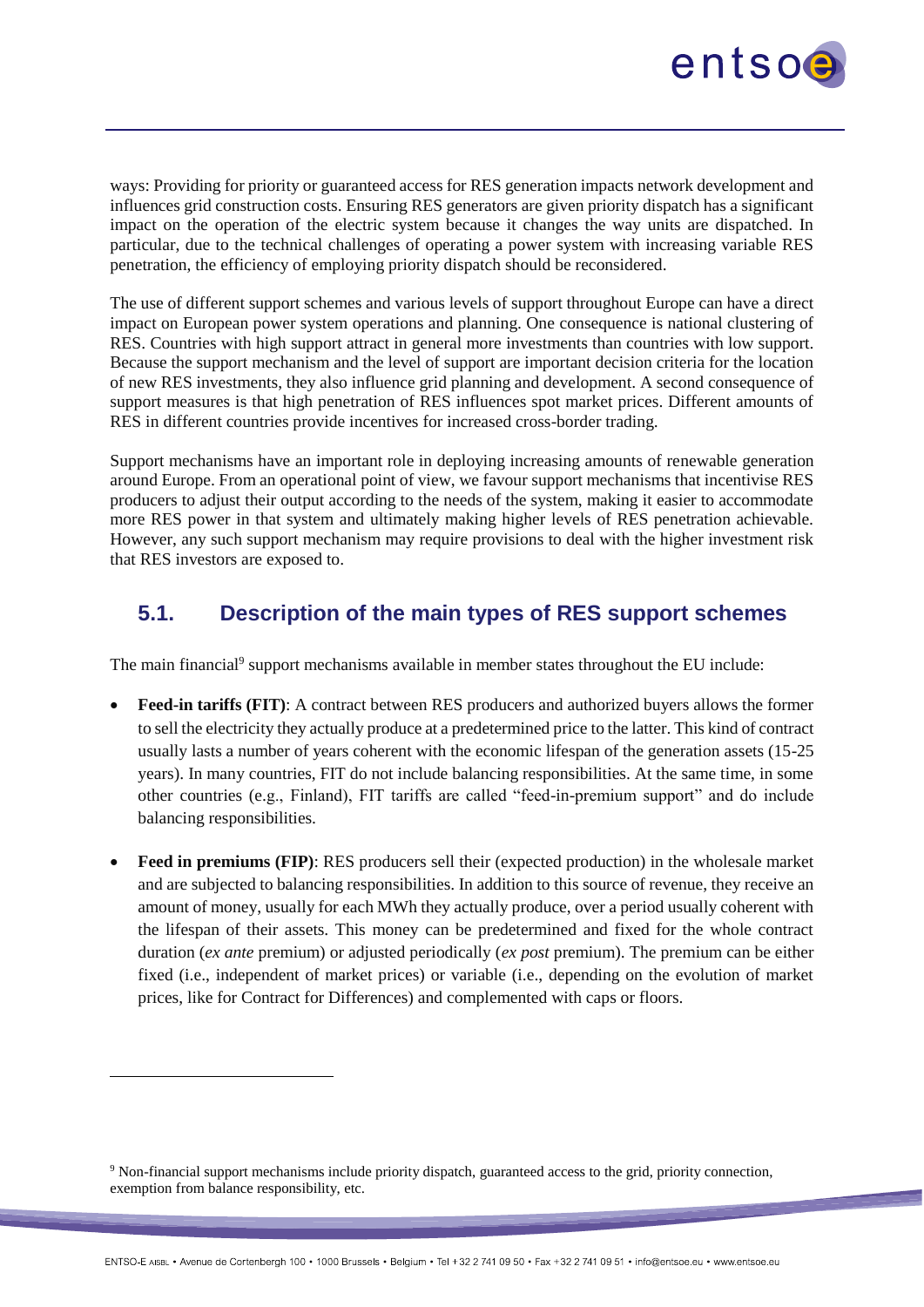

- **Green certificates:** RES producers sell their expected production in the wholesale market and are subjected to balancing responsibilities. In addition to this source of revenue, they receive a certificate for each MWh they produce that they can sell to market participants (often suppliers). The latter have to buy a predetermined number of certificates, typically each year; the total obligation corresponds to the (increasing) RES target set up legally. Scarcity of the certificates creates a positive price that remunerates RES producers on top of their revenues from the wholesale electricity market.
- **Investment subsidies:** In addition to other sources of revenues from the wholesale market and/or from another support scheme, RES producers receive money either upfront (possibly in the form of tax reductions) or yearly for a predetermined duration, typically proportional to the installed capacity.
- **Tendering schemes**: The amount of money granted through a price-based support scheme can be set administratively, but alternately, the administration can choose a quantitative target and set up a call for tender to allocate the support. In this case, respondents bid on the level of support (typically the price in a FIT or the premium level in a FIP), and the support is granted on a merit order basis.

### <span id="page-7-0"></span>**5.2. Assessment criteria**

Depending on their nature, support mechanisms may have implications on system operation and planning and on the quality of the price signal reflected in the wholesale market. They also affect the cost of financing RES projects and their value for society over the long run.

**Minimise system operation distortions (short-term):** Balancing responsibilities are the basis of efficient management of the production/consumption balance. Having all system players subjected to them is more efficient. In addition, RES may procure the system with flexibility removing barriers for their participation in technical markets (balancing, AS).

**Facilitate grid planning (long-term)**: Most of the time, developing the grid takes longer than building RES projects. To enable TSOs optimizing the amount and location of the network that must be deployed to connect these new units, the support scheme should enable network operators to foresee where and at what pace these units are built (otherwise the requirement of cost effectiveness cannot be met).

**Minimise market distortions:** Support mechanisms should not hinder the optimisation provided by the exchanges through the market price; otherwise, they imply higher system costs.

**Limit the risk for project developers**: If projects are risky, investors will ask for higher rates of return, i.e., a higher level of support (hence, a more expensive energy transition).

**Limit long-term distortions**: The long-term value of RES for producers should be aligned with their social value. In the case of variable RES, it mainly stands in the energy they produce. If, because of how the support scheme is computed, producers do not perceive the value as coming from the amount of energy they produce but something else (e.g., the rated output power of their asset), their investment choice could be suboptimal. This risk must be taken into account when designing investment subsidies.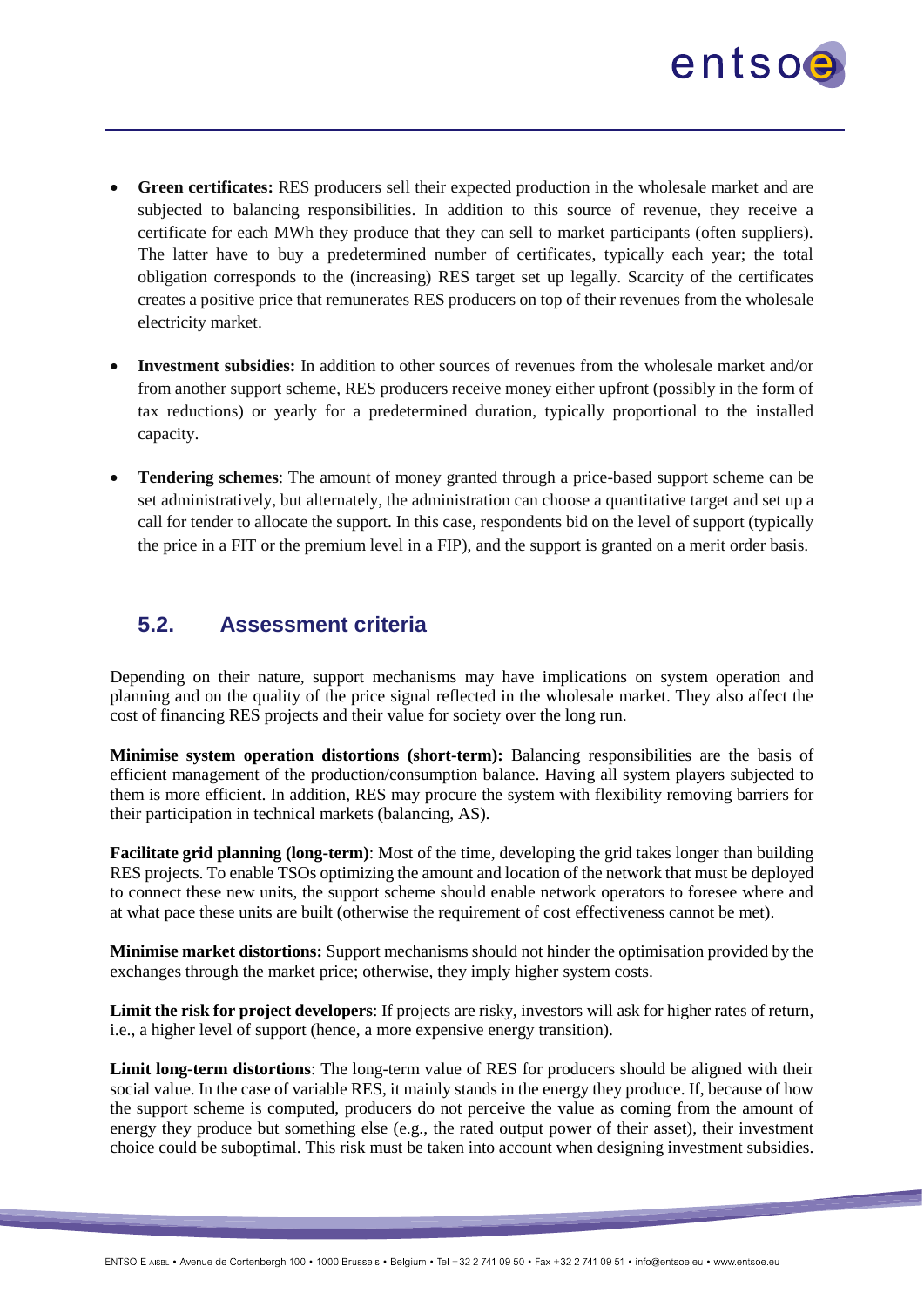

**Transparent and competitive determination of subsidy level**: RES capacities have to be constructed in a cost-efficient way involving transparent and competitive procedures (e.g., call for tenders). This would allow the regulator to better assess the potential RES producers and system costs related to large RES deployments in the power system.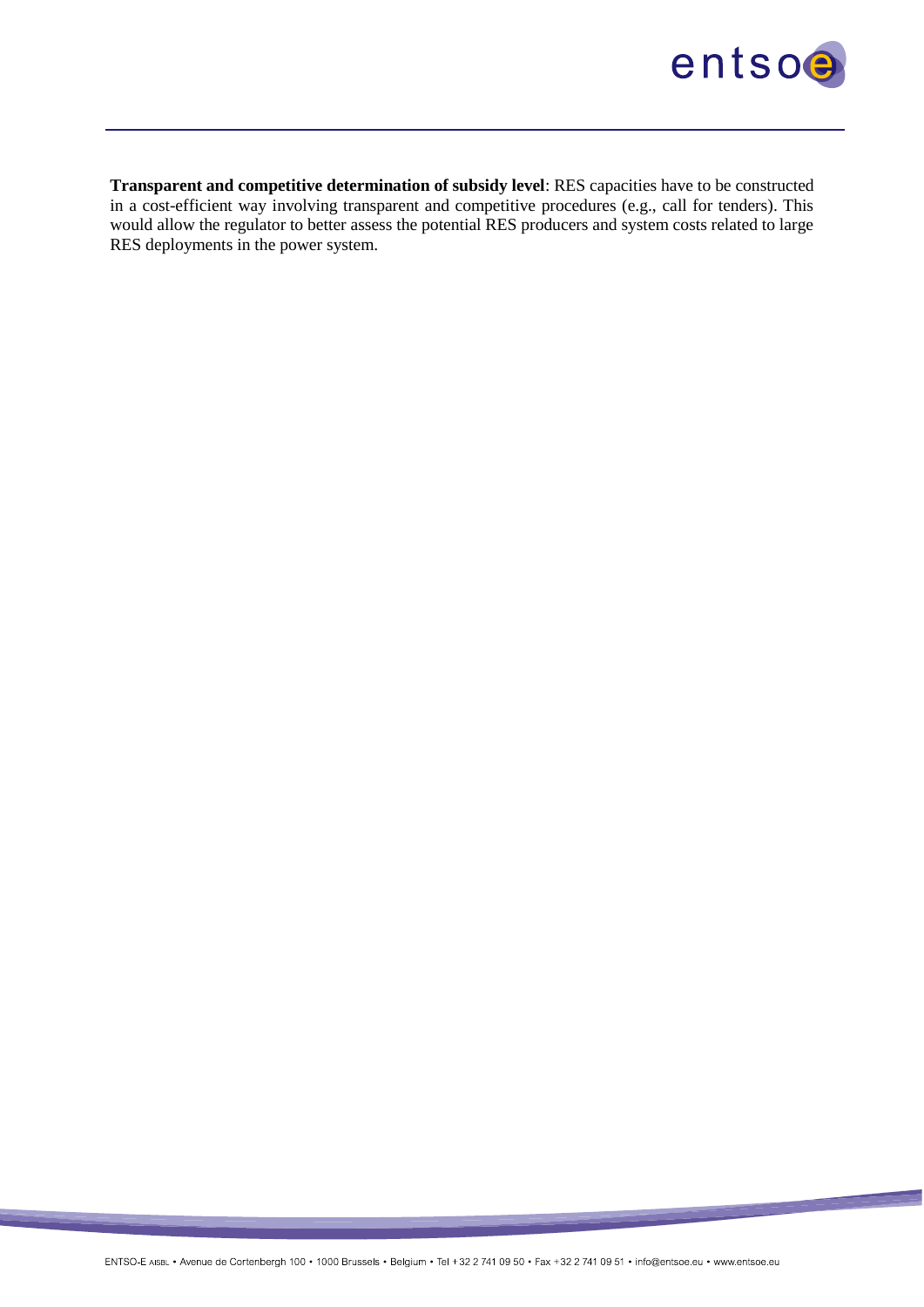European Network of Transmission System **Operators** for Electricity



# **ASSESSMENT**

Table summarizing the assessment

<span id="page-9-0"></span>

| <b>Types</b><br>of<br>support<br>mechanisms | <b>Support mechanism</b>           | <b>Minimise system</b><br>operation distortions<br>(short-term) | <b>Facilitate grid</b><br>planning<br>(long-term) | <b>Minimise</b><br>market distortions | Limit the risk of<br>project<br>developers | Limit<br>long-term<br>distortions | <b>Transparent</b><br>determination of<br>the subsidy level |
|---------------------------------------------|------------------------------------|-----------------------------------------------------------------|---------------------------------------------------|---------------------------------------|--------------------------------------------|-----------------------------------|-------------------------------------------------------------|
| Price-based                                 | <b>FIT</b>                         |                                                                 |                                                   |                                       |                                            |                                   |                                                             |
|                                             | Premiums (FIP)                     | $\overline{\phantom{a}}$                                        |                                                   |                                       |                                            |                                   |                                                             |
|                                             | Investment subsidies               |                                                                 |                                                   |                                       | $\mathbf{D}$                               |                                   |                                                             |
| Quantity-<br>based                          | Certificates                       | $\overline{\phantom{a}}$                                        |                                                   |                                       |                                            |                                   |                                                             |
|                                             | Tendering: FIT                     |                                                                 |                                                   |                                       |                                            |                                   |                                                             |
|                                             | Tendering: Premiums<br>(FIP)       | $\subset$                                                       |                                                   | $\blacklozenge$                       | (D_(                                       |                                   |                                                             |
|                                             | Tendering: Investment<br>subsidies |                                                                 |                                                   |                                       | ∪∪                                         |                                   |                                                             |

 $\bigcirc$ Not at all  $\bigcirc$  A little  $\bigcirc$  Partially  $\bigcirc$  Majority  $\bigcirc$  Fully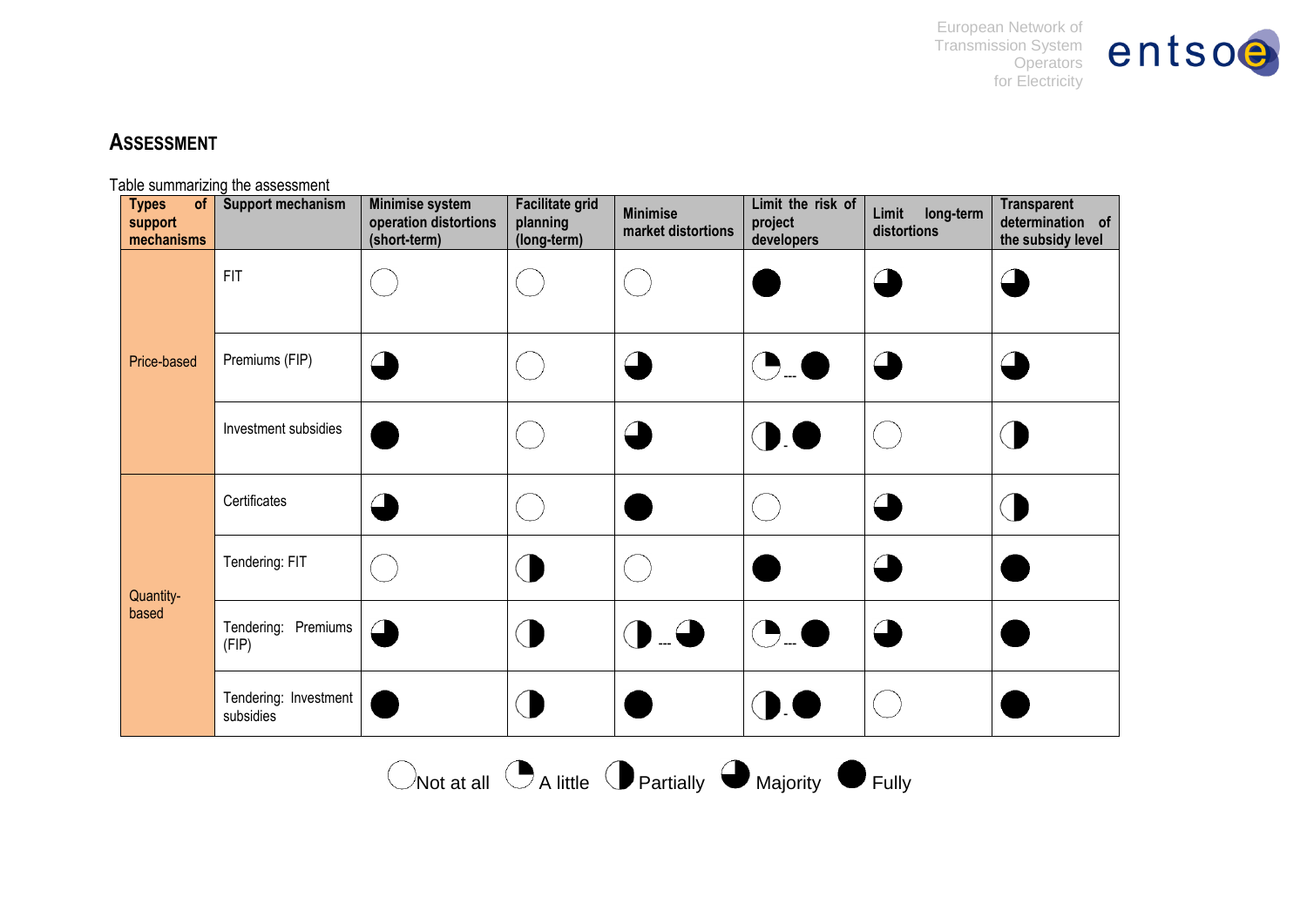

### **5.3. Detail of the analysis**

#### - **Minimise system operation distortions (short-term).**

- $\circ$  FIT is the less convenient option since producers systematically sell all the energy they feed to the grid. They do not bear any balancing responsibility and may not be able to participate to the balancing mechanism or provide other kinds of system services involving active power.
- o At the other extreme, in the case of investment subsidies, producers have to sell their electricity to the wholesale market and thus have full balancing responsibilities. They can sell their electricity to whoever they want, and thus they can participate in the balancing mechanism and ancillary services in which there is no reason associated with the support scheme for their bids not to reflect their marginal cost of providing these services.
- o In between, in market premium systems or green certificates, producers have to market their production and have therefore full balancing responsibilities as well as the opportunity to participate in the balancing mechanism. However, if they are not compensated for the premium or the value of the certificate when they are activated in the balancing mechanism, it may alter the merit order in this mechanism.
- **Facilitate grid planning (long-term)**: None of the support mechanisms ranks better than the others in this respect. Tendering procedures that are designed in collaboration with network operators may help them forecast development of new generation.

#### - **Minimise market distortions.**

- $\circ$  FIT is the less convenient option since the producers have no other incentive than to produce regardless of the market price, leading the market to reflect constraints (RES production is must-run) that have no technical ground.
- $\circ$  With FIP/green certificates, producers have to market their production. Therefore, if the market price is below their marginal cost minus the premium they get for production, their best option is to stop producing. Market distortions therefore have a much lower magnitude than of a FIT, but still exist. They can however be largely minimised for RES, as in the case of a premium if this premium is only paid in proportion to the MWh injected when the price is positive or zero.
- o Well-designed investment subsidies let the producers' variable revenues come from the market. Their best option is therefore to bid at their marginal cost, implying minimum shortterm market distortions.
- Limit the risk taken by project developers.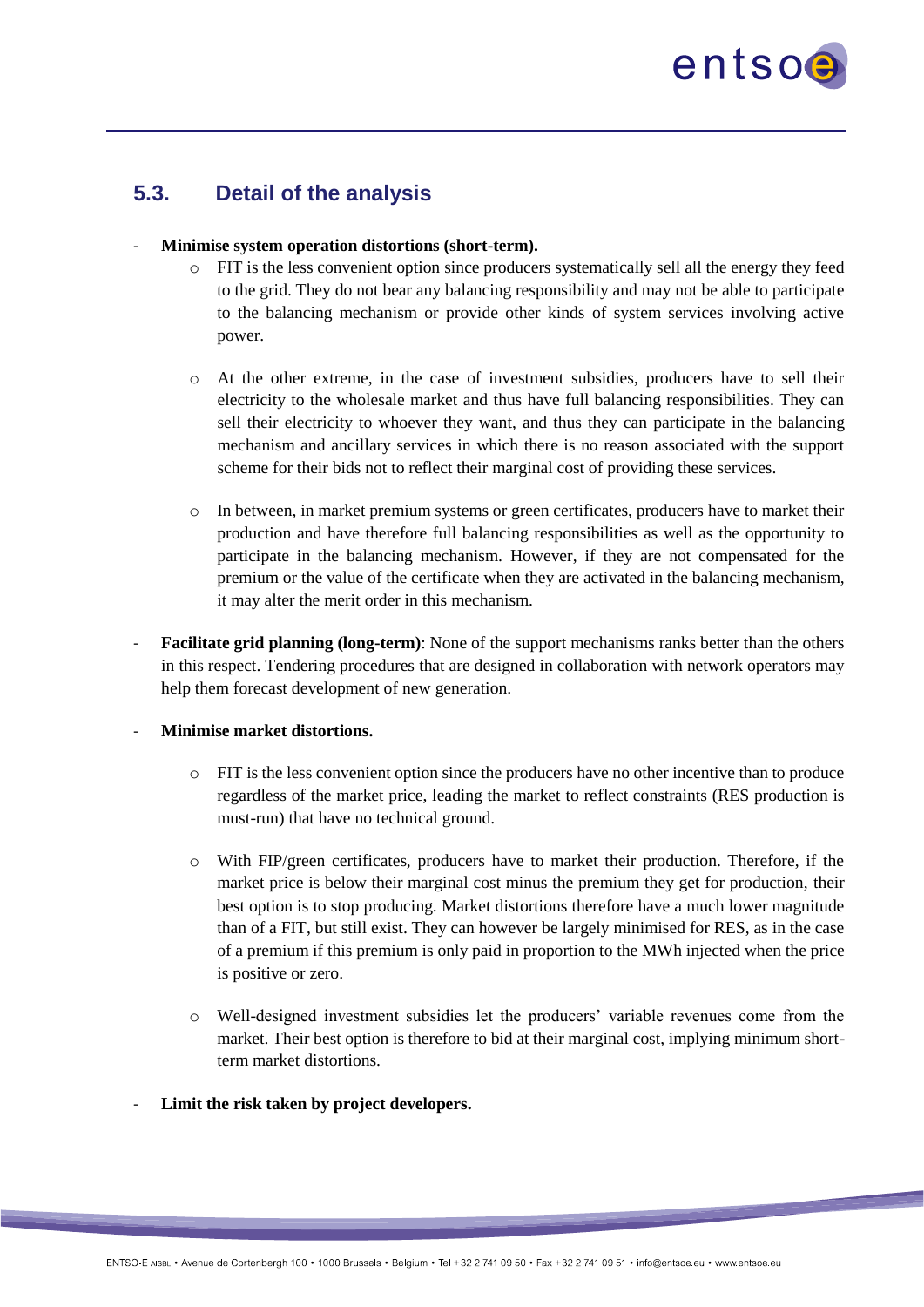

- o FITs and CFDs significantly limit the risk for project developers since there is no risk on the unit revenue of projects (only on the produced volume and other industrial risks).
- o FIP from CFD to fixed and to "dynamic": From full price risk mitigation (variable FIP, periodically recomputed to recreate the conditions of a FIT except that production is marketed (i.e., a CFD, based on the installation's production profile or on an exogenous profile, for instance, that of the whole technology) to less or no risk mitigation compared to the market (e.g., fixed premiums).
- o Investment subsidies reduce risk since they constitute a sure part of the projects' future revenues (only revenues from the market are subjected to risks of volume and price). According to the share of the project's cost to which the subsidy amounts, the risk can be more or less eliminated (in extreme cases, the project is fully financed by the subsidy or not at all).
- o Green certificates do not mitigate the projects' risk, and they could even aggravate them, depending on how the market price and the price of green certificates are correlated.

#### Limit long-term distortions.

- o Support mechanisms consisting of money paid in proportion to the installed capacity (investment support) reward investors choosing generating machines with high-rated output. On the contrary, they tend to change nothing to the value (to investors) of the sizing of the apparatus responsible to reap the primary energy and convert it to mechanical energy (e.g., the diameter of the rotor in a wind turbine). As a consequence, investors might consider machines with higher rated output to the detriment of the amount of the actual energy they produce (e.g., less efficient conversion, smaller rotor, etc.). This risk must be assessed when designing investment subsidies, taking into account that the best way to address this distortion would be to guarantee that the internal return rate of the installation would be highly dependent on market revenues. This could be achieved if these kinds of supports are implemented through competitive mechanisms (tendering schemes) that can include specific technological requirements, or through adjustments of the payments based on historical production figures.
- $\circ$  This long-term distortion may be less relevant to dispatchable technologies with high marginal costs. Indeed, such technologies could serve as peaking units. Therefore, it makes sense to incentivise generators to give significant weight to the capacity component of the value of their power plant project. They may not generate at full capacity all the time, but the fact that this capacity is available to the system helps to ensure security of supply. Therefore, the bias on investment decision introduced by a support proportional to the capacity is much lower than for non-dispatchable RES technologies.

#### - **Involves a transparent determination of subsidy level**

This is the case in volume-based mechanisms in which the price is determined as the result of a tendering process or by the matching demand (proceeding from an obligation) and supply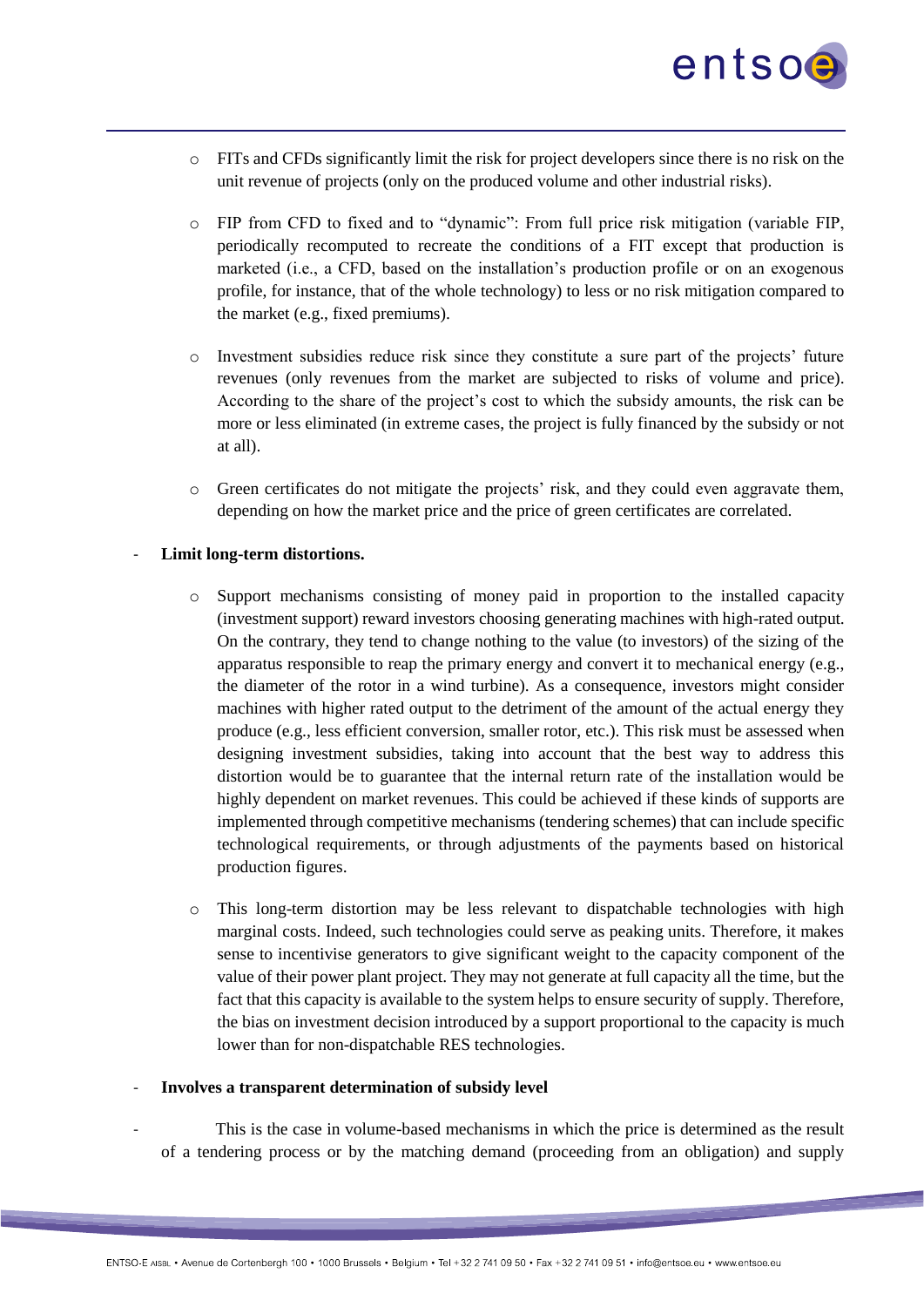entsoe

(following a certification through which RES producers receive green certificates). On the other hand, when the administration determines the level of support, the criteria are less objective and robust. However, tendering procedures may disqualify small businesses and therefore may be less relevant to small projects.

# <span id="page-12-0"></span>**5.4. Conclusions**

ENTSO-E believes that the least distortive and best harmonised way for effective RES support lies in higher CO<sup>2</sup> prices and the progressive reduction of all subsidies to mature RES and other technologies. Therefore, the support level should be progressively reduced to allow market prices to drive dispatch and investment as much as possible.

However, to the extent that  $CO<sub>2</sub>$  prices could remain too low to ensure this energy transition, explicit support schemes may remain the preferred policy tool to deploy RES. A realistic second best option is to implement market-compliant RES support mechanisms, designed to take the following issues into consideration.

- Tenders are needed for new investment; on top of being more cost-effective from a planning perspective, they allow controlling the volumes getting connected to the grid. Given that subsidies may have significant impacts on the system, TSOs should be involved in the design, and possibly in the management, of such calls for tender.
- RES should be involved in the short-term optimization of the power system.
	- Support schemes encouraging RES production when it has the highest social value should be preferred. These are schemes in which RES producers have an interest in producing at times of higher wholesale market prices; in this respect, FIT are not that fit.
	- o The support scheme should not prevent RES producers from facing standard balancing responsibilities.
	- o Support schemes should encourage RES to offer ancillary services to TSOs (participate in balancing markets, voltage regulation, etc.).
	- o Priority of dispatch could only be allowed if it does not increase dispatching costs.
- The investment decisions in renewables under the support scheme should be as close as possible to the ones that would have been taken if the technology was mature and competitive, given its sole wholesale market revenues.
- Taking into account the criteria of the previous section, investment subsidies, FIP and green certificates seem to be the preferable options when allocated through competitive processes, which allow a better determination of the level of support. FIT could remain an option for small-scale installations or demonstration projects (as established in the EEAG).
- Regarding regionalisation of support schemes, new approaches to cross-border cooperation should be analysed. Close dialogue between Member States at the regional level is needed to avoid inconsistent support schemes distorting market functioning, creating security of supply risks or leading to RES development not compatible with existing grid capabilities and planned regional grid investments. In this context, TSOs should be closely consulted to assess which volumes of RES can be integrated into the grid, in which timeframe and at which costs.